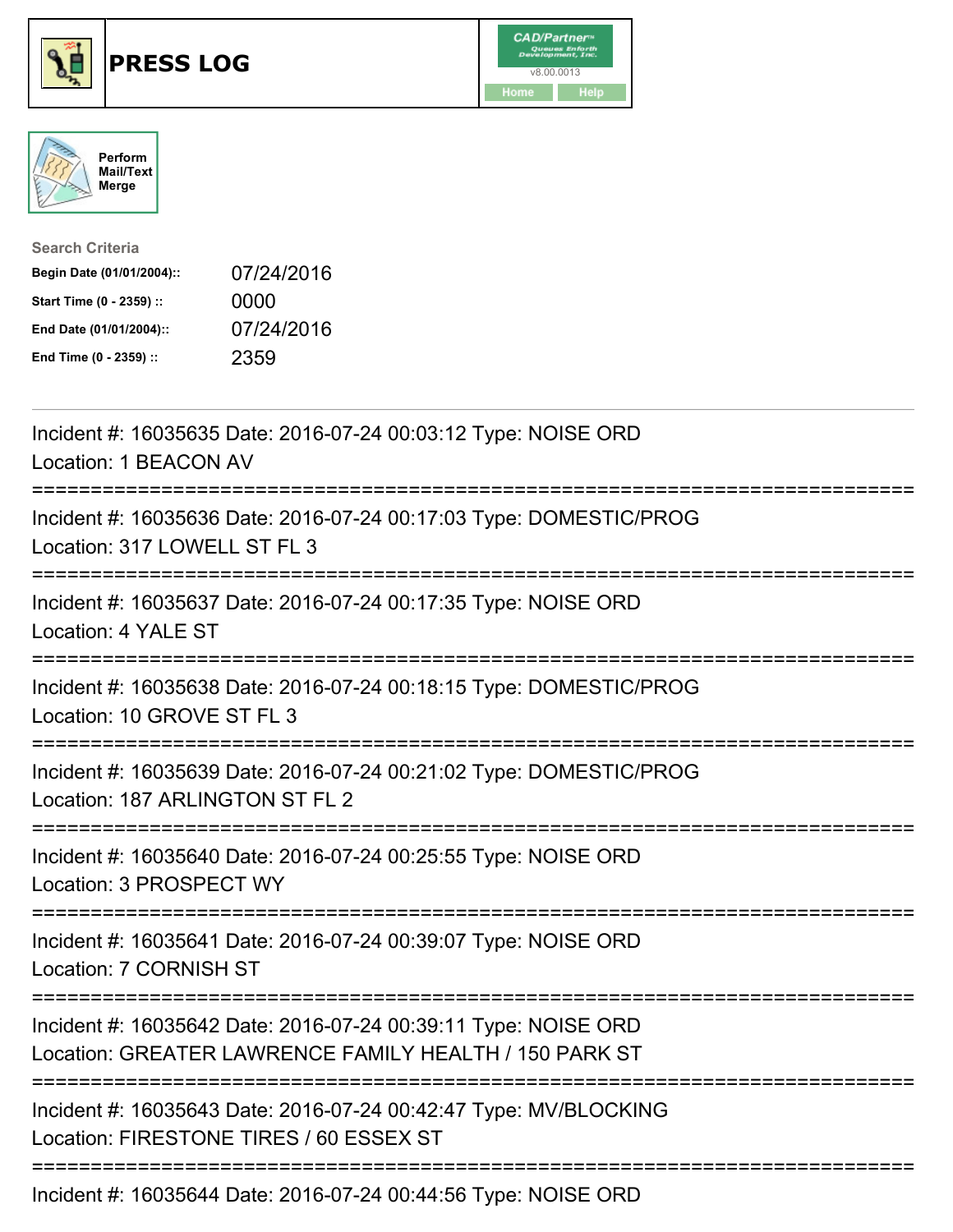Location: 550 BROADWAY

| Incident #: 16035645 Date: 2016-07-24 00:47:06 Type: NOISE ORD<br>Location: EXCHANGE ST & MYRTLE ST            |
|----------------------------------------------------------------------------------------------------------------|
| Incident #: 16035646 Date: 2016-07-24 01:05:21 Type: ALARMS<br>Location: ARLINGTON SCHOOL / 150 ARLINGTON ST   |
| Incident #: 16035647 Date: 2016-07-24 01:09:51 Type: MV/BLOCKING<br>Location: 26 POPLAR ST                     |
| Incident #: 16035648 Date: 2016-07-24 01:10:54 Type: NOISE ORD<br>Location: BRUCE ST & PARK ST                 |
| Incident #: 16035649 Date: 2016-07-24 01:18:56 Type: MAL DAMAGE<br>Location: DON PEDRO / 118 S UNION ST        |
| Incident #: 16035650 Date: 2016-07-24 01:35:34 Type: NOISE ORD<br>Location: 14 LEA ST #11                      |
| Incident #: 16035651 Date: 2016-07-24 01:38:40 Type: FIGHT<br>Location: TRIPOLI BAKERY INC / 106 COMMON ST     |
| Incident #: 16035652 Date: 2016-07-24 01:48:51 Type: M/V STOP<br>Location: 189 FOSTER                          |
| Incident #: 16035653 Date: 2016-07-24 01:50:02 Type: M/V STOP<br>Location: 170 BAILEY                          |
| Incident #: 16035654 Date: 2016-07-24 01:52:34 Type: NOISE ORD<br>Location: 402 LOWELL ST                      |
| Incident #: 16035655 Date: 2016-07-24 01:53:14 Type: NOISE ORD<br>Location: 102 WATER ST                       |
| Incident #: 16035656 Date: 2016-07-24 01:53:19 Type: BUILDING CHK<br>Location: SAM'S FOOD STORE / 389 BROADWAY |
| Incident #: 16035657 Date: 2016-07-24 01:53:48 Type: BUILDING CHK<br><b>Location: EVERETT ST</b>               |
| Incident #: 16035658 Date: 2016-07-24 01:54:32 Type: DISTURBANCE                                               |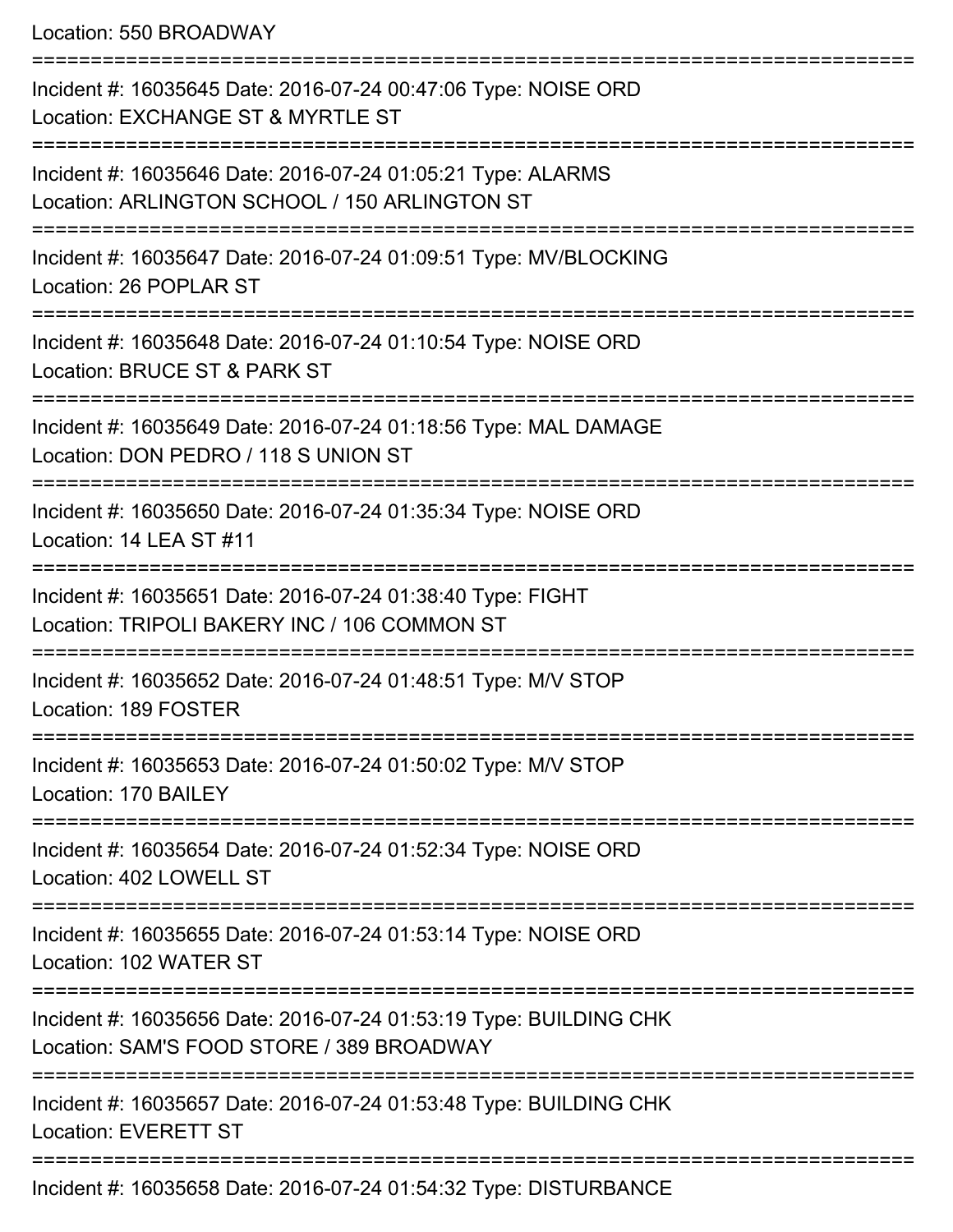| Incident #: 16035659 Date: 2016-07-24 02:00:33 Type: BUILDING CHK<br>Location: 360 BROADWAY                                          |
|--------------------------------------------------------------------------------------------------------------------------------------|
| Incident #: 16035660 Date: 2016-07-24 02:01:06 Type: M/V STOP<br><b>Location: HAVERHILL</b>                                          |
| Incident #: 16035661 Date: 2016-07-24 02:02:59 Type: BUILDING CHK<br>Location: 79 COMMON ST                                          |
| Incident #: 16035662 Date: 2016-07-24 02:06:26 Type: M/V STOP<br>Location: BROADWAY & LOWELL ST                                      |
| Incident #: 16035663 Date: 2016-07-24 02:09:54 Type: M/V STOP<br><b>Location: MARKET ST</b>                                          |
| Incident #: 16035664 Date: 2016-07-24 02:12:16 Type: MEDIC SUPPORT<br>Location: 91 WILLIAM ST                                        |
| Incident #: 16035665 Date: 2016-07-24 02:12:54 Type: DISORDERLY<br>Location: 32 GROTON ST                                            |
| Incident #: 16035666 Date: 2016-07-24 02:14:16 Type: M/V STOP<br>Location: 14 JUNIPER ST                                             |
| Incident #: 16035667 Date: 2016-07-24 02:16:50 Type: NOISE ORD<br>Location: 86 BROMFIELD ST                                          |
| Incident #: 16035668 Date: 2016-07-24 02:17:17 Type: A&B D/W PAST<br>Location: 70 TENNEY ST FL 2                                     |
| Incident #: 16035669 Date: 2016-07-24 02:25:28 Type: NOISE ORD<br><b>Location: VINE ST</b>                                           |
| ;==============================<br>Incident #: 16035670 Date: 2016-07-24 02:26:05 Type: MAL DAMAGE<br>Location: 185 ARLINGTON ST #11 |
| Incident #: 16035671 Date: 2016-07-24 02:39:40 Type: BUILDING CHK<br>Location: 703 HAVERHILL ST                                      |
| Incident #: 16035672 Date: 2016-07-24 02:44:16 Type: M/V STOP                                                                        |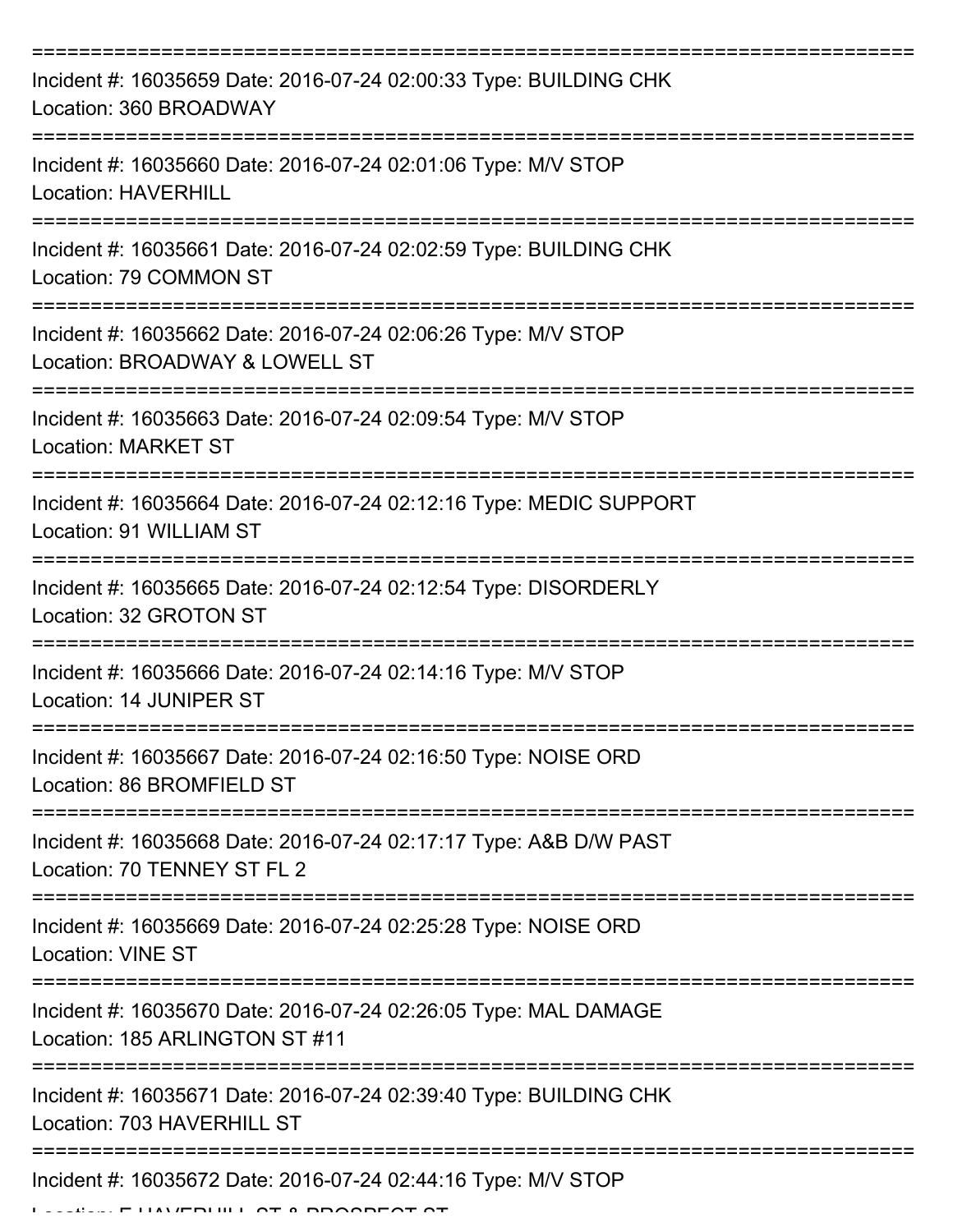| Incident #: 16035673 Date: 2016-07-24 02:48:10 Type: BUILDING CHK<br>Location: 354 LOWELL ST                       |
|--------------------------------------------------------------------------------------------------------------------|
| Incident #: 16035674 Date: 2016-07-24 02:48:32 Type: M/V STOP<br>Location: AUBURN ST & HAMPSHIRE ST                |
| Incident #: 16035675 Date: 2016-07-24 02:49:22 Type: NOISE ORD<br>Location: 140 DRACUT ST FL 2                     |
| Incident #: 16035676 Date: 2016-07-24 02:53:02 Type: M/V STOP<br>Location: ERVING AV & JACKSON ST                  |
| Incident #: 16035677 Date: 2016-07-24 02:54:57 Type: BUILDING CHK<br>Location: SUBWAY / 360 BROADWAY               |
| Incident #: 16035678 Date: 2016-07-24 03:00:58 Type: BUILDING CHK<br>Location: INDEPENDENT IMPORT / 139 JACKSON ST |
| Incident #: 16035679 Date: 2016-07-24 03:01:44 Type: BUILDING CHK<br><b>Location: SHORT ST</b>                     |
| Incident #: 16035680 Date: 2016-07-24 03:04:47 Type: M/V STOP<br>Location: 399 CANAL                               |
| Incident #: 16035681 Date: 2016-07-24 03:09:37 Type: DISORDERLY<br>Location: 227 LAWRENCE ST                       |
| Incident #: 16035682 Date: 2016-07-24 03:12:36 Type: SUS PERS/MV<br>Location: 145 BERNARD AV                       |
| Incident #: 16035683 Date: 2016-07-24 03:21:34 Type: SUS PERS/MV<br>Location: 21 OHIO AV FL 1                      |
| Incident #: 16035684 Date: 2016-07-24 03:30:59 Type: M/V STOP<br>Location: COMMONWEALTH DR & MARSTON ST            |
| Incident #: 16035685 Date: 2016-07-24 03:41:44 Type: NOISE ORD<br>Location: 91 BUTLER ST                           |
| Incident #: 16035686 Date: 2016-07-24 03:54:23 Type: M/V STOP                                                      |

Location: MVDTLE CT & CADATOCA CT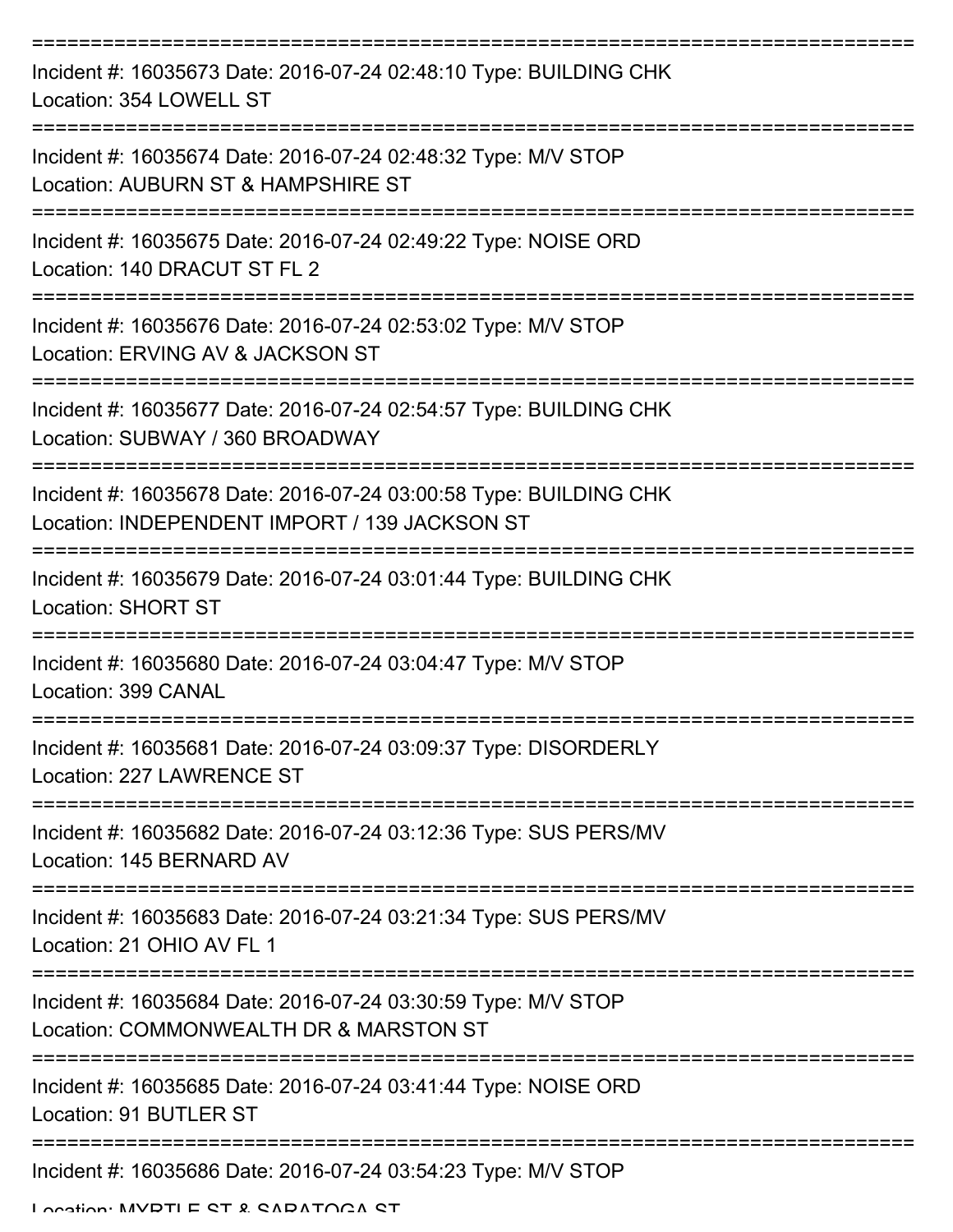| Incident #: 16035687 Date: 2016-07-24 03:59:26 Type: M/V STOP<br>Location: MYRTLE ST & SARATOGA ST                         |
|----------------------------------------------------------------------------------------------------------------------------|
| Incident #: 16035688 Date: 2016-07-24 04:00:56 Type: BUILDING CHK<br>Location: GIL'S TRAVEL / 195 LAWRENCE ST              |
| Incident #: 16035690 Date: 2016-07-24 04:01:42 Type: M/V STOP<br>Location: MYRTLE ST & SARATOGA ST                         |
| Incident #: 16035689 Date: 2016-07-24 04:03:59 Type: TOW/REPOSSED<br>Location: 27 ELM ST<br>------------------------------ |
| Incident #: 16035691 Date: 2016-07-24 04:05:41 Type: M/V STOP<br>Location: MYRTLE ST & SARATOGA ST                         |
| Incident #: 16035692 Date: 2016-07-24 04:08:38 Type: NOISE ORD<br>Location: 14 LORENZO RD                                  |
| Incident #: 16035693 Date: 2016-07-24 04:54:31 Type: AUTO ACC/NO PI<br><b>Location: 78 NEWBURY ST</b>                      |
| Incident #: 16035694 Date: 2016-07-24 05:10:46 Type: SUS PERS/MV<br>Location: 3 GARFIELD ST                                |
| Incident #: 16035695 Date: 2016-07-24 05:28:53 Type: AUTO ACC/PI<br>Location: MCDONALDS / 50 BROADWAY                      |
| Incident #: 16035696 Date: 2016-07-24 05:51:58 Type: AUTO ACC/PI<br>Location: S UNION ST & SALEM ST                        |
| Incident #: 16035697 Date: 2016-07-24 06:26:27 Type: ALARMS<br>Location: DUNKIN DONUTS / 63 S UNION ST                     |
| Incident #: 16035698 Date: 2016-07-24 06:35:53 Type: ALARMS<br>Location: SALAS RESD. / 134 E HAVERHILL ST                  |
| Incident #: 16035699 Date: 2016-07-24 07:07:06 Type: SUS PERS/MV<br>Location: 472 HIGH ST                                  |
| Incident #: 16035700 Date: 2016-07-24 07:13:13 Type: M/V STOP<br>Location: NEWTON ST & SALEM ST                            |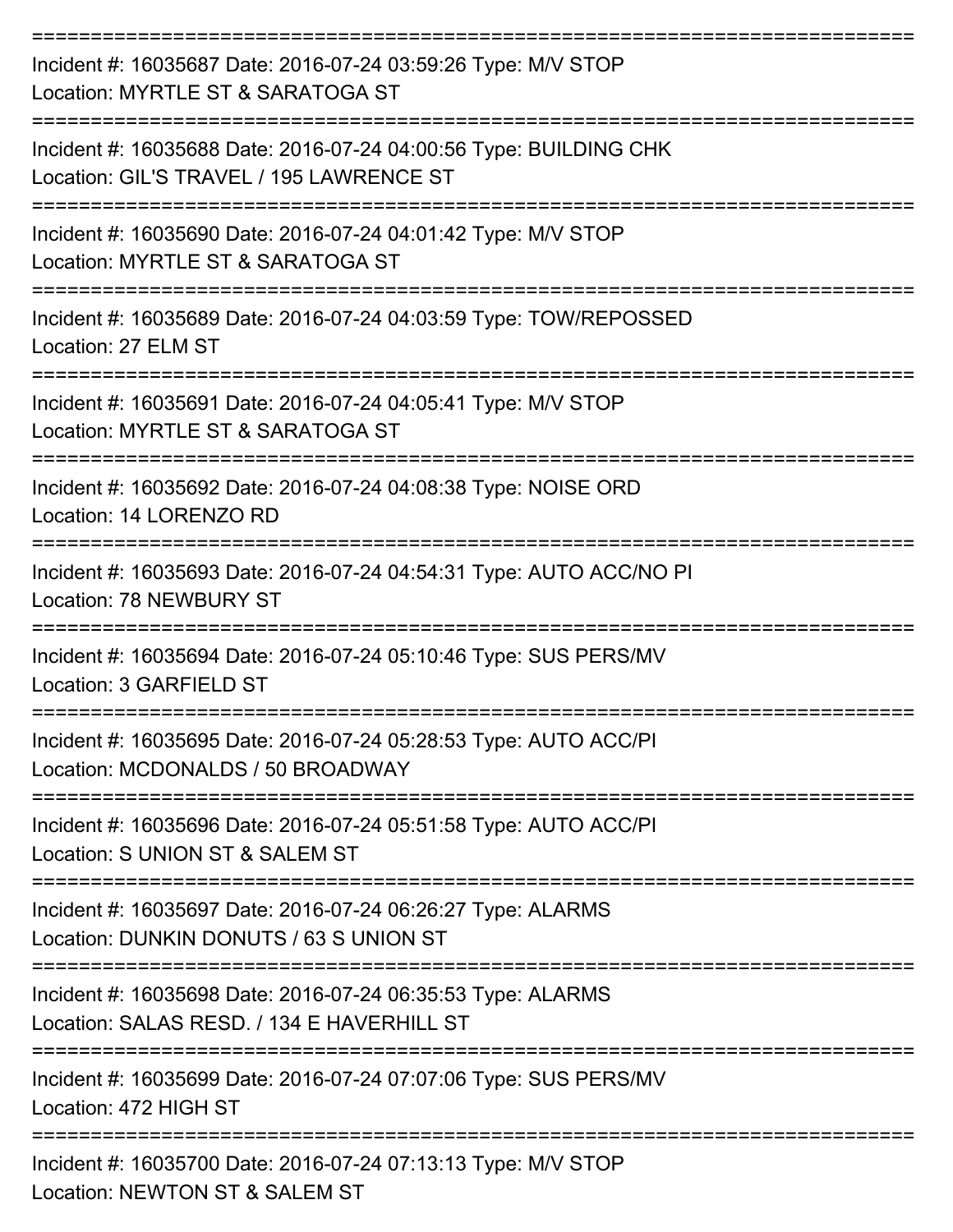| Incident #: 16035701 Date: 2016-07-24 07:18:09 Type: TOW/REPOSSED<br>Location: 30 BORDER ST                                     |
|---------------------------------------------------------------------------------------------------------------------------------|
| Incident #: 16035702 Date: 2016-07-24 07:19:27 Type: M/V STOP<br><b>Location: UNION ST</b>                                      |
| Incident #: 16035703 Date: 2016-07-24 07:21:54 Type: PARK & WALK<br>Location: 0 BROADWAY                                        |
| Incident #: 16035704 Date: 2016-07-24 07:37:17 Type: NOISE ORD<br>Location: 150 WILLOW ST                                       |
| Incident #: 16035705 Date: 2016-07-24 07:55:38 Type: ANIMAL COMPL<br>Location: PRIMO'S LIQUORS / 450 HAVERHILL ST               |
| Incident #: 16035706 Date: 2016-07-24 08:02:07 Type: MEDIC SUPPORT<br>Location: HAMPSHIRE ST & MYRTLE ST<br>=================== |
| Incident #: 16035707 Date: 2016-07-24 08:05:04 Type: ALARMS<br>Location: 197 WATER ST                                           |
| Incident #: 16035708 Date: 2016-07-24 08:40:07 Type: M/V STOP<br>Location: NEWTON ST & ROWE ST                                  |
| Incident #: 16035709 Date: 2016-07-24 09:19:07 Type: UNKNOWN PROB<br>Location: 8 MAPLE ST                                       |
| Incident #: 16035710 Date: 2016-07-24 09:24:57 Type: ROBBERY ARMED<br>Location: 19 BUNKERHILL ST                                |
| Incident #: 16035711 Date: 2016-07-24 09:33:29 Type: STOL/MV/PAS<br>Location: 391 CHESTNUT ST #114                              |
| Incident #: 16035712 Date: 2016-07-24 09:36:19 Type: ALARMS<br>Location: CENTRAL CATHOLIC HIGH SCHOOL / 300 HAMPSHIRE ST        |
| Incident #: 16035713 Date: 2016-07-24 10:08:15 Type: DISTURBANCE<br>Location: 232 BAILEY ST                                     |
| Incident #: 16035714 Date: 2016-07-24 10:44:32 Type: ALARM/HOLD<br>Location: MARIA LAUNDRYMAT / 141 LAWRENCE ST                 |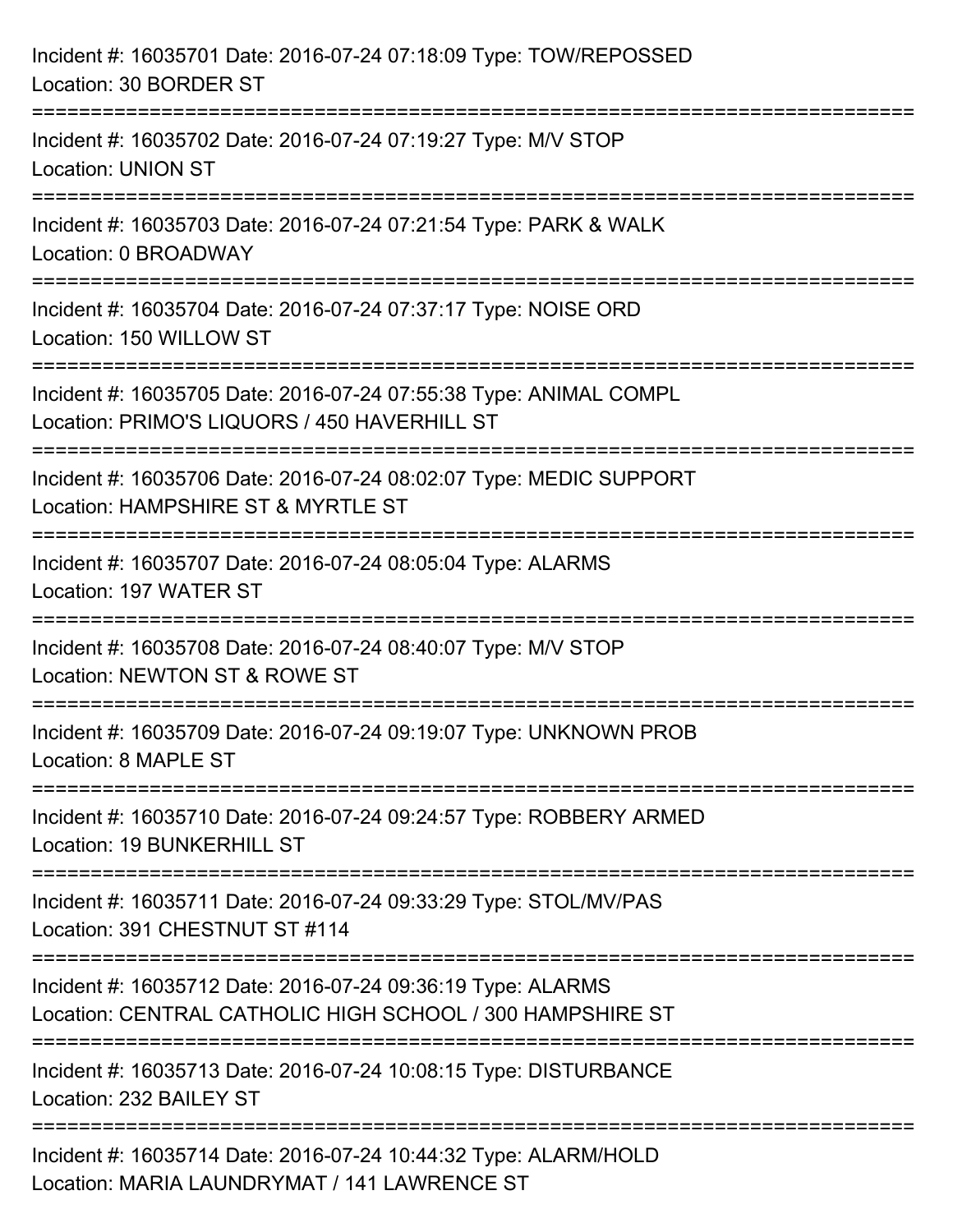| Incident #: 16035715 Date: 2016-07-24 11:04:06 Type: GENERAL SERV<br>Location: 76 GROTON ST                   |
|---------------------------------------------------------------------------------------------------------------|
| Incident #: 16035716 Date: 2016-07-24 11:47:24 Type: INVESTIGATION<br>Location: 35 KENDALL ST                 |
| Incident #: 16035717 Date: 2016-07-24 11:51:35 Type: M/V STOP<br>Location: 700 ESSEX ST                       |
| Incident #: 16035719 Date: 2016-07-24 11:51:53 Type: SUS PERS/MV<br>Location: 104 BEACON AV                   |
| Incident #: 16035718 Date: 2016-07-24 11:56:08 Type: HIT & RUN M/V<br>Location: 20 KNOX ST #5                 |
| Incident #: 16035720 Date: 2016-07-24 12:17:57 Type: HIT & RUN M/V<br>Location: 49 TENNEY ST                  |
| Incident #: 16035721 Date: 2016-07-24 12:22:27 Type: M/V STOP<br>Location: BODWELL ST & GREENWOOD ST          |
| Incident #: 16035722 Date: 2016-07-24 12:49:01 Type: CK WELL BEING<br>Location: BROADWAY & WATER ST           |
| Incident #: 16035723 Date: 2016-07-24 12:52:46 Type: ALARM/BURG<br>Location: DOCTORS CENTER / 100 AMESBURY ST |
| Incident #: 16035724 Date: 2016-07-24 12:59:54 Type: A&B PROG<br><b>Location: FALLS BRIDGE</b>                |
| Incident #: 16035725 Date: 2016-07-24 13:02:00 Type: DISTURBANCE<br>Location: FROST SCHOOL / 33 HAMLET ST     |
| Incident #: 16035726 Date: 2016-07-24 13:08:36 Type: UNKNOWN PROB<br>Location: 19 PLEASANT TER                |
| Incident #: 16035727 Date: 2016-07-24 13:13:50 Type: A&B PAST<br>Location: 80 CAMBRIDGE ST                    |
| Incident #: 16035728 Date: 2016-07-24 13:18:33 Type: M/V STOP<br>Location: 150 OXFORD ST                      |

===========================================================================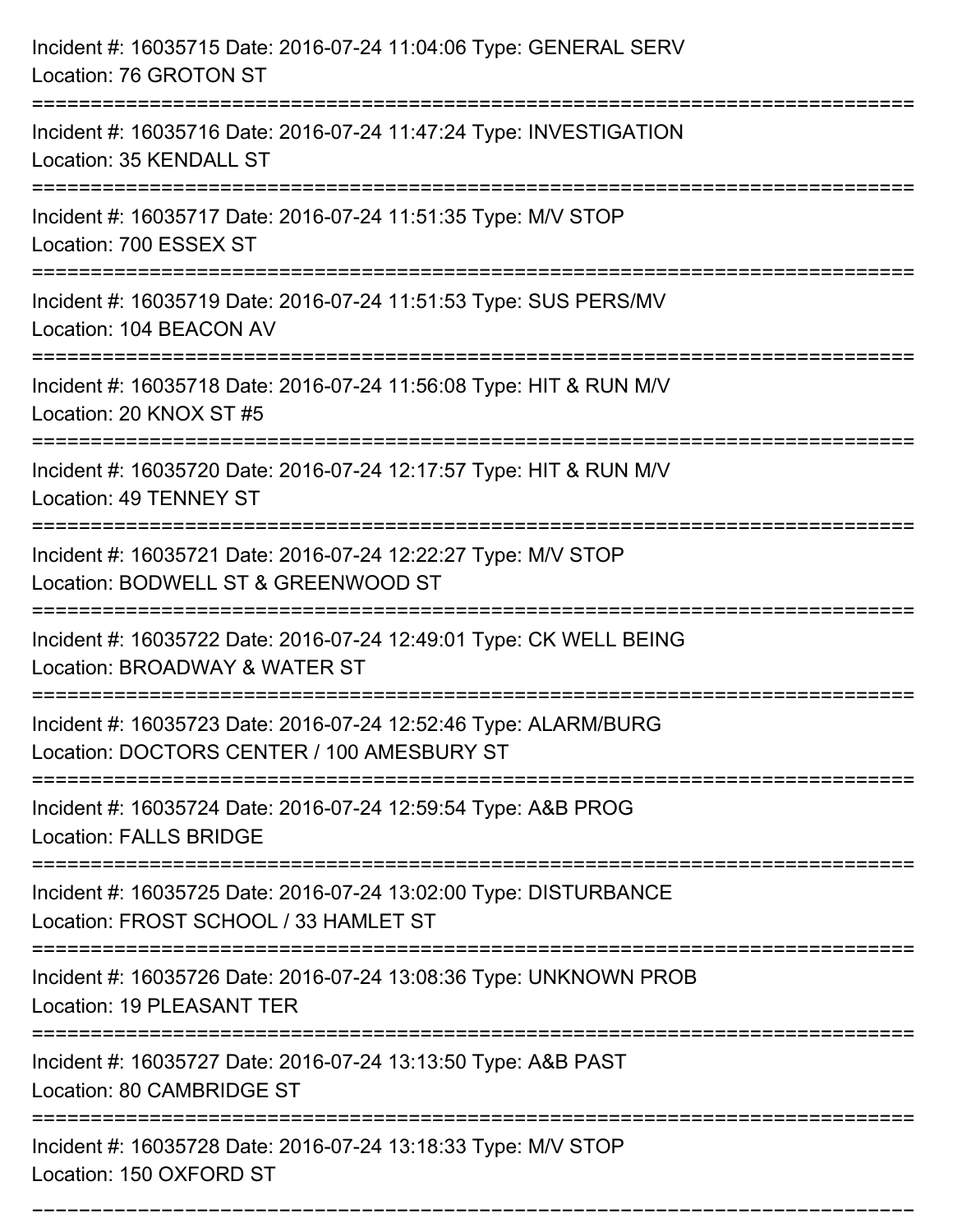| Incident #: 16035729 Date: 2016-07-24 13:27:48 Type: M/V STOP<br>Location: 252PJ4 / CANAL ST & UNION ST<br>========================= |
|--------------------------------------------------------------------------------------------------------------------------------------|
| Incident #: 16035730 Date: 2016-07-24 13:32:04 Type: SUS PERS/MV<br>Location: 97 SUNSET AV                                           |
| Incident #: 16035731 Date: 2016-07-24 13:36:36 Type: M/V STOP<br>Location: 224 ESSEX ST<br>========================                  |
| Incident #: 16035732 Date: 2016-07-24 13:43:35 Type: M/V STOP<br>Location: ESSEX ST & UNION ST                                       |
| Incident #: 16035733 Date: 2016-07-24 13:44:34 Type: M/V STOP<br>Location: ESSEX ST & UNION ST                                       |
| Incident #: 16035734 Date: 2016-07-24 13:45:28 Type: GENERAL SERV<br>Location: 195 BAILEY ST                                         |
| Incident #: 16035735 Date: 2016-07-24 13:46:39 Type: M/V STOP<br>Location: 15 HANCOCK ST<br>------------------------------           |
| Incident #: 16035740 Date: 2016-07-24 13:50:35 Type: INVESTIGATION<br>Location: 133 BURKE ST                                         |
| Incident #: 16035736 Date: 2016-07-24 13:52:00 Type: M/V STOP<br>Location: METHUEN ST & MILL ST                                      |
| Incident #: 16035737 Date: 2016-07-24 13:56:30 Type: M/V STOP<br>Location: HAMPSHIRE ST & LOWELL ST                                  |
| Incident #: 16035738 Date: 2016-07-24 14:00:16 Type: M/V STOP<br>Location: 19 HANCOCK ST                                             |
| Incident #: 16035739 Date: 2016-07-24 14:03:52 Type: ALARM/BURG<br>Location: TORRES RESD / 28 PACKARD ST                             |
| Incident #: 16035741 Date: 2016-07-24 14:05:15 Type: GENERAL SERV<br>Location: 42 S BOWDOIN ST                                       |
| Incident #: 16035742 Date: 2016-07-24 14:14:11 Type: M/V STOP<br>Location: 2ZN446 / 5 BUNKERHILL ST                                  |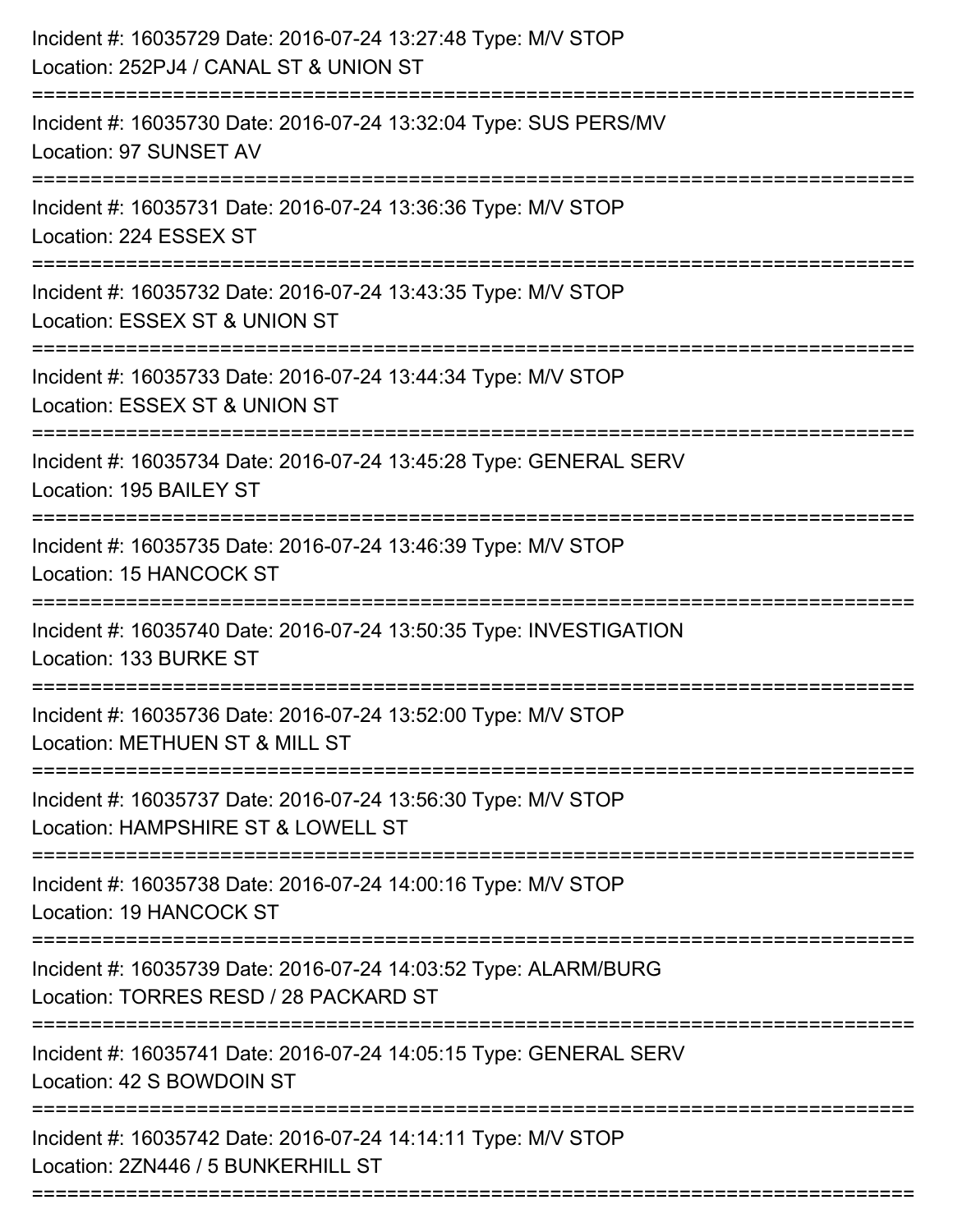Location: 100 AMESBURY ST =========================================================================== Incident #: 16035744 Date: 2016-07-24 14:16:13 Type: DK (DRUNK) Location: 11 DIAMOND ST =========================================================================== Incident #: 16035745 Date: 2016-07-24 14:30:13 Type: SUS PERS/MV Location: 0 BROADWAY =========================================================================== Incident #: 16035746 Date: 2016-07-24 14:34:52 Type: E911 HANGUP Location: 19 CUSTER ST #1 =========================================================================== Incident #: 16035747 Date: 2016-07-24 14:59:42 Type: ALARMS Location: 28 KENDALL ST =========================================================================== Incident #: 16035748 Date: 2016-07-24 15:17:52 Type: FIGHT Location: CEDAR ST & HAMPSHIRE ST =========================================================================== Incident #: 16035749 Date: 2016-07-24 15:35:55 Type: LOUD NOISE Location: 237 JACKSON ST =========================================================================== Incident #: 16035750 Date: 2016-07-24 15:36:25 Type: HIT & RUN M/V Location: BROADWAY & MANCHESTER ST =========================================================================== Incident #: 16035751 Date: 2016-07-24 15:38:29 Type: M/V STOP Location: 109 EVERETT ST =========================================================================== Incident #: 16035752 Date: 2016-07-24 15:43:24 Type: M/V STOP Location: HAVERHILL ST & LAWRENCE ST =========================================================================== Incident #: 16035753 Date: 2016-07-24 15:53:46 Type: AUTO ACC/UNK PI Location: 137 PARKER ST =========================================================================== Incident #: 16035754 Date: 2016-07-24 16:18:32 Type: MEDIC SUPPORT Location: 42 BEACON ST =========================================================================== Incident #: 16035755 Date: 2016-07-24 17:01:30 Type: MEDIC SUPPORT Location: BAILEY ST & S UNION ST =========================================================================== Incident #: 16035756 Date: 2016-07-24 17:16:33 Type: ALARM/BURG Location: IRON MOUNTAIN / 216 CANAL ST ===========================================================================

Incident #: 16035757 Date: 2016 07 24 17:26:03 Type: NOISE ORD.<br>.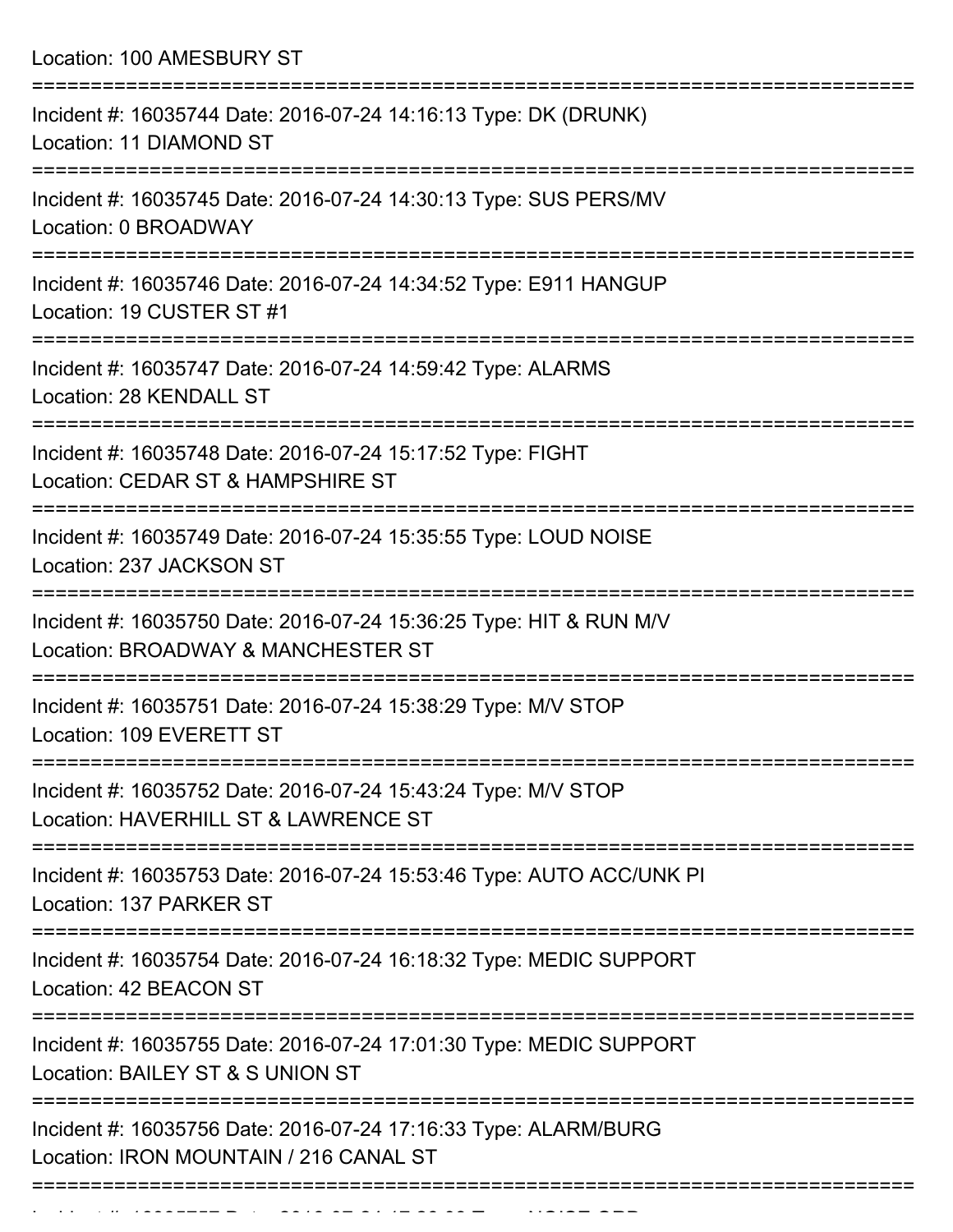Location: 659 LOWELL ST

| Incident #: 16035758 Date: 2016-07-24 17:35:04 Type: M/V STOP<br>Location: HAMPSHIRE ST & VALLEY ST                           |
|-------------------------------------------------------------------------------------------------------------------------------|
| Incident #: 16035759 Date: 2016-07-24 17:36:23 Type: UNWANTEDGUEST<br>Location: LIGHTSHIP LIQUOR INC / 94 S UNION ST          |
| Incident #: 16035760 Date: 2016-07-24 17:46:56 Type: M/V STOP<br>Location: NEW BALANCE ATHLETIC SHOE CORP / 5 S UNION ST      |
| Incident #: 16035761 Date: 2016-07-24 17:51:29 Type: SUS PERS/MV<br>Location: 77 SUNRAY ST<br>==================              |
| Incident #: 16035762 Date: 2016-07-24 17:55:06 Type: M/V STOP<br>Location: 700 ESSEX ST                                       |
| Incident #: 16035763 Date: 2016-07-24 17:58:09 Type: M/V STOP<br>Location: BODWELL ST & HANCOCK ST                            |
| Incident #: 16035764 Date: 2016-07-24 18:07:18 Type: ASSIST FIRE<br>Location: 122 WINTHROP AV                                 |
| Incident #: 16035765 Date: 2016-07-24 18:10:34 Type: MV/BLOCKING<br>Location: 101 OLIVE AV                                    |
| Incident #: 16035766 Date: 2016-07-24 18:13:58 Type: DISTURBANCE<br>Location: FALLS BRIDGE / null                             |
| Incident #: 16035767 Date: 2016-07-24 18:29:56 Type: M/V STOP<br>Location: 2 MUSEUM SQ                                        |
| Incident #: 16035769 Date: 2016-07-24 18:32:30 Type: RECOV/STOL/MV<br>Location: BOLE'S MEMORIAL FUNERAL HOME / 184 JACKSON ST |
| Incident #: 16035768 Date: 2016-07-24 18:36:23 Type: HIT & RUN M/V<br>Location: 100 WILLOW ST                                 |
| Incident #: 16035770 Date: 2016-07-24 18:38:11 Type: SUS PERS/MV<br>Location: BOXFORD ST & FOSTER ST                          |
|                                                                                                                               |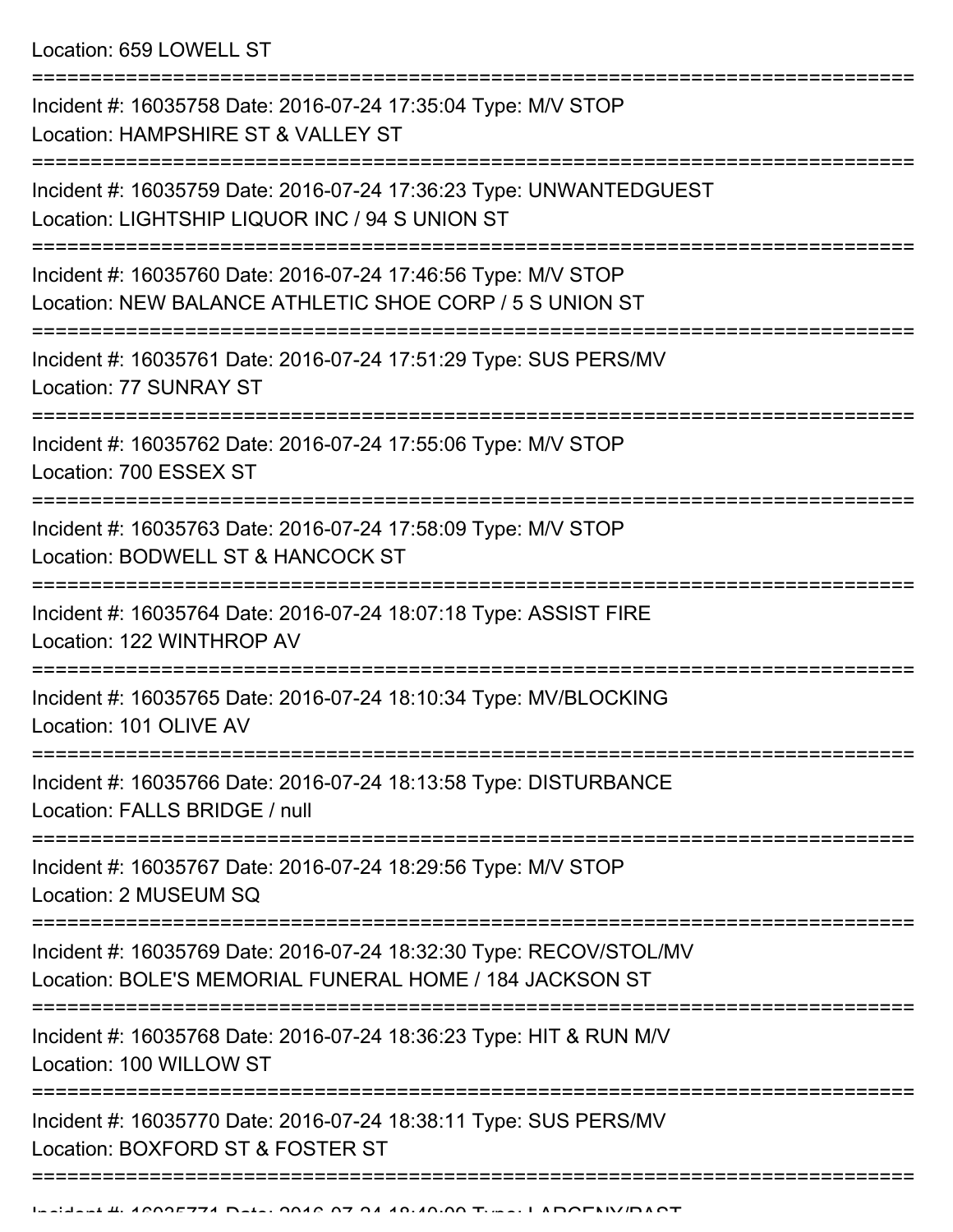| Location: HAFFNERS GAS STATION / 469 HAVERHILL ST                                                                                      |
|----------------------------------------------------------------------------------------------------------------------------------------|
| Incident #: 16035772 Date: 2016-07-24 18:40:51 Type: M/V STOP<br>Location: 85 MANCHESTER ST                                            |
| Incident #: 16035773 Date: 2016-07-24 18:44:55 Type: ANIMAL COMPL<br>Location: 115 MARKET ST                                           |
| Incident #: 16035774 Date: 2016-07-24 18:48:58 Type: ALARM/BURG<br>Location: LAWRENCE FAMILY DEVELOPMENT / 355 HAVERHILL ST            |
| Incident #: 16035775 Date: 2016-07-24 18:55:38 Type: NOISE ORD<br>Location: HAFFNERS CAR WASH / 330 S BROADWAY                         |
| Incident #: 16035776 Date: 2016-07-24 18:58:13 Type: MEDIC SUPPORT<br>Location: 89 BOXFORD ST                                          |
| Incident #: 16035777 Date: 2016-07-24 18:58:48 Type: M/V STOP<br>Location: INMAN ST & S BROADWAY                                       |
| ;======================<br>Incident #: 16035778 Date: 2016-07-24 18:59:10 Type: M/V STOP<br>Location: 170 LAWRENCE ST                  |
| Incident #: 16035780 Date: 2016-07-24 19:02:14 Type: MV/BLOCKING<br>Location: 58 BOWDOIN ST                                            |
| -------------------------------<br>Incident #: 16035779 Date: 2016-07-24 19:03:43 Type: M/V STOP<br>Location: MERRIMACK ST & PARKER ST |
| Incident #: 16035781 Date: 2016-07-24 19:06:01 Type: M/V STOP<br>Location: HAMPSHIRE ST & LOWELL ST                                    |
| Incident #: 16035782 Date: 2016-07-24 19:29:57 Type: UNWANTEDGUEST<br>Location: 365 HAMPSHIRE ST FL 2                                  |
| Incident #: 16035783 Date: 2016-07-24 19:58:41 Type: ALARM/BURG<br>Location: OLD HIGH SCHOOL / 233 HAVERHILL ST                        |
| Incident #: 16035784 Date: 2016-07-24 19:59:38 Type: GENERAL SERV<br>Location: 355 PARK ST                                             |
| Incident $\#$ : 16035785 Date: 2016-07-24 20:24:38 Tyne: NOISE ORD                                                                     |

Incident #: 16035785 Date: 2016-07-24 20:24:38 Type: NOISE ORD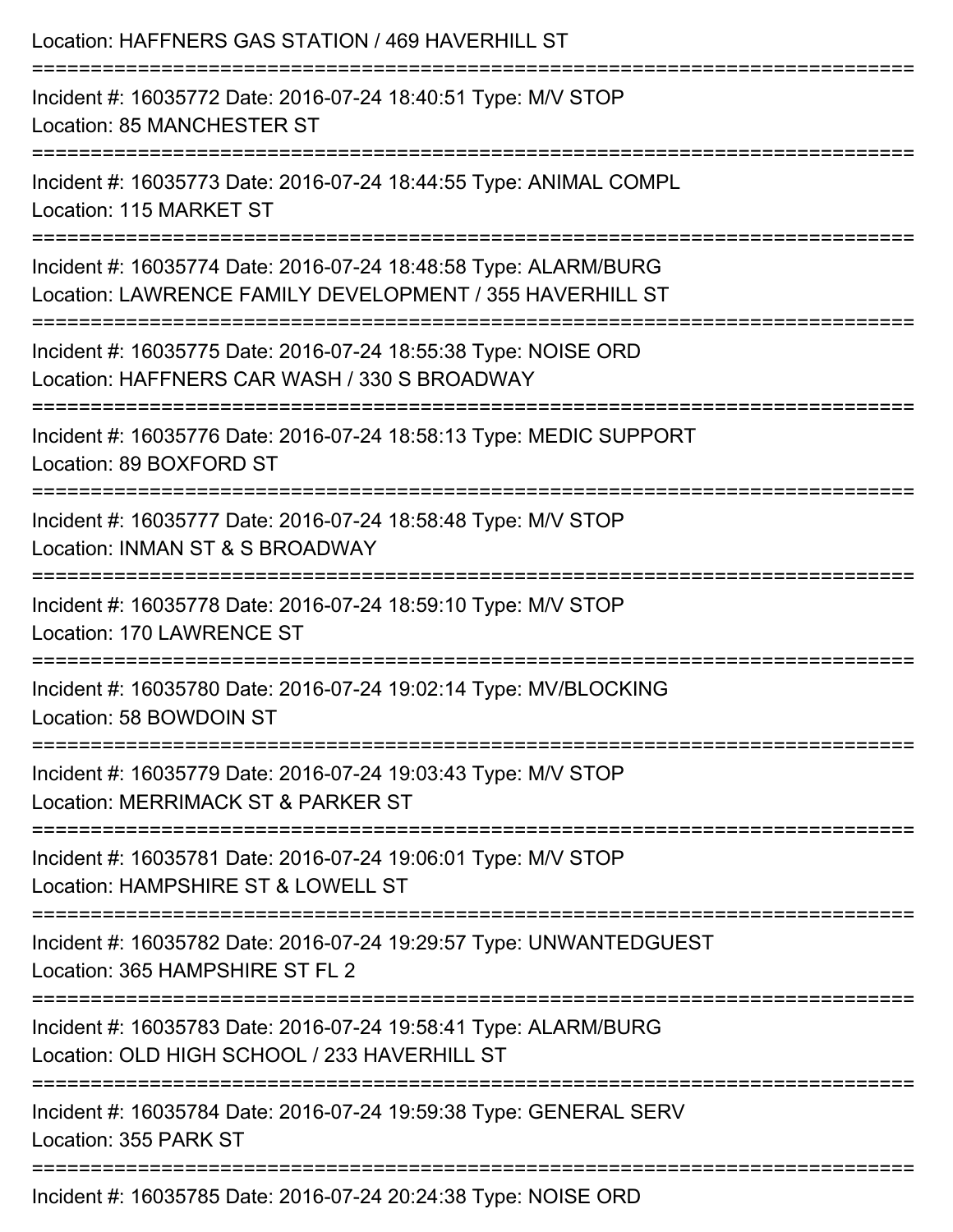| Incident #: 16035786 Date: 2016-07-24 20:25:11 Type: NOISE ORD<br>Location: 680 LOWELL ST             |
|-------------------------------------------------------------------------------------------------------|
| Incident #: 16035787 Date: 2016-07-24 20:30:56 Type: DISTURBANCE<br>Location: 50 COMMON ST            |
| Incident #: 16035788 Date: 2016-07-24 20:53:09 Type: AUTO ACC/UNK PI<br>Location: FALLS BRIDGE / null |
| Incident #: 16035789 Date: 2016-07-24 21:02:28 Type: CK WELL BEING<br>Location: 79 STEARNS AV         |
| Incident #: 16035790 Date: 2016-07-24 21:10:17 Type: B&E/PAST<br>Location: 230 WATER ST               |
| Incident #: 16035791 Date: 2016-07-24 21:16:51 Type: NOISE ORD<br>Location: ARLINGTON ST & WILLOW ST  |
| Incident #: 16035792 Date: 2016-07-24 21:17:10 Type: M/V STOP<br>Location: MARKET ST & SALEM ST       |
| Incident #: 16035793 Date: 2016-07-24 21:19:54 Type: M/V STOP<br>Location: ANDOVER ST & S BROADWAY    |
| Incident #: 16035794 Date: 2016-07-24 21:21:47 Type: NOISE ORD<br>Location: 60 HILLSIDE AV            |
| Incident #: 16035795 Date: 2016-07-24 21:25:03 Type: NOISE ORD<br>Location: 115 JACKSON ST            |
| Incident #: 16035796 Date: 2016-07-24 21:26:59 Type: FIRE WORKS<br>Location: 11 SUMMER ST             |
| Incident #: 16035798 Date: 2016-07-24 21:43:55 Type: DISTURBANCE<br>Location: 29 DRACUT ST FL 2       |
| Incident #: 16035797 Date: 2016-07-24 21:45:31 Type: M/V STOP<br>Location: 34 PARKER ST               |
| Incident #: 16035799 Date: 2016-07-24 21:52:24 Type: SUICIDE ATTEMPT                                  |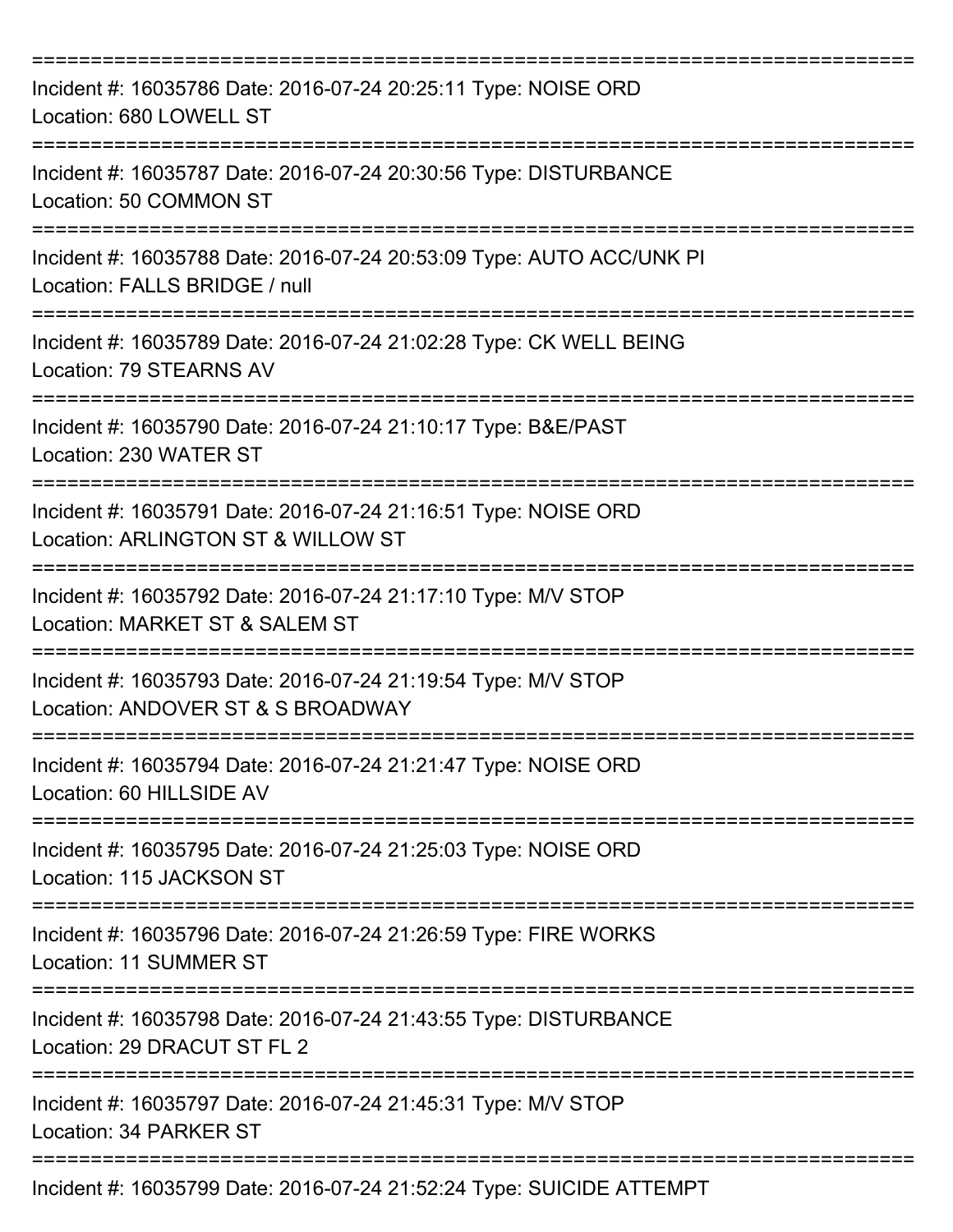| Incident #: 16035800 Date: 2016-07-24 21:57:12 Type: M/V STOP<br>Location: 34 PARKER ST                   |
|-----------------------------------------------------------------------------------------------------------|
| Incident #: 16035801 Date: 2016-07-24 22:09:36 Type: MV/BLOCKING<br>Location: 100 PARK ST                 |
| Incident #: 16035802 Date: 2016-07-24 22:13:04 Type: M/V STOP<br>Location: 253 ANDOVER ST                 |
| Incident #: 16035803 Date: 2016-07-24 22:17:31 Type: DISTURBANCE<br>Location: AMES ST & YALE ST           |
| Incident #: 16035804 Date: 2016-07-24 22:20:20 Type: MAL DAMAGE<br>Location: 621 COMMON ST                |
| Incident #: 16035805 Date: 2016-07-24 22:24:23 Type: GUN CALL<br>Location: 113 JACKSON ST FL 3            |
| Incident #: 16035806 Date: 2016-07-24 22:40:51 Type: NOISE ORD<br>Location: 25 BOXFORD ST                 |
| Incident #: 16035807 Date: 2016-07-24 22:48:49 Type: NOISE ORD<br>Location: 11 VINE ST                    |
| Incident #: 16035808 Date: 2016-07-24 22:54:33 Type: MEDIC SUPPORT<br>Location: 114 OLIVE AV              |
| Incident #: 16035809 Date: 2016-07-24 22:57:03 Type: INVESTIGATION<br><b>Location: STEARNS AV</b>         |
| Incident #: 16035810 Date: 2016-07-24 23:15:00 Type: AUTO ACC/NO PI<br>Location: MERRIMACK & 495N         |
| Incident #: 16035811 Date: 2016-07-24 23:31:08 Type: SHOTS FIRED<br>Location: 19 E HAVERHILL ST           |
| Incident #: 16035812 Date: 2016-07-24 23:35:22 Type: MAN DOWN<br>Location: DUNKIN DONUTS / 104 MARSTON ST |
| Incident #: 16035813 Date: 2016-07-24 23:43:05 Type: DISTURBANCE                                          |